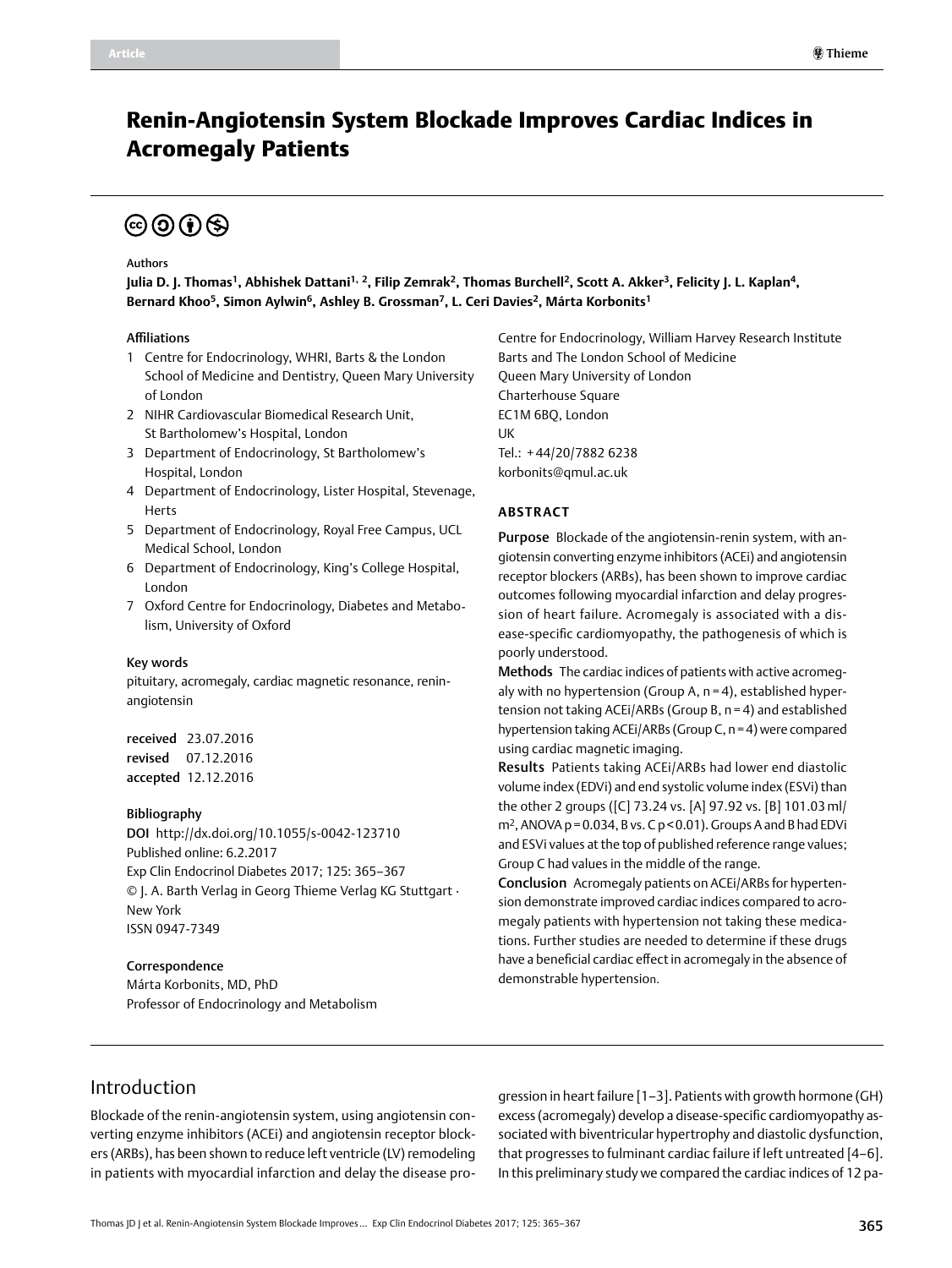tients with active acromegaly, 4 of whom had no diagnosis of hypertension, 4 with an established diagnosis of hypertension on ACEi or ARBs and 4 with an established diagnosis of hypertension not taking these classes of drugs. Cardiac indices were compared using cardiac magnetic resonance imaging (CMR).

# Material and Methods

12 patients with active acromegaly (clinical features, raised insulin-like growth factor 1 [IGF1] and failure to suppress GH on oral glucose tolerance testing) who were about to commence therapy underwent CMR to assess cardiac function and morphology: LV mass index (LVMi); end diastolic volume index (EDVi); end systolic volume index (ESVi); ejection fraction (EF). Measurements were indexed to body surface area. CMR was performed on a Philips Achieva CV 1.5Tesla MRI scanner (Philips Medical Systems, Guildford, UK). Standard protocols were used. In this observational study, patients were divided into 3 groups: those with no known history of hypertension (A); those with a known diagnosis of hypertension not currently taking ACEi/ARB (B) and those with a known diagnosis of hypertension taking ACEi/ARB (C). Groups B and C patients may also have been taking additional antihypertensive medication (▶**Table 1**). Weight, height and blood pressure, serum IGF1 and fasting glucose levels were recorded. Patients with known ischaemic heart disease or heart failure were excluded. Multi-centre ethical approval was given by the local Research Ethics Committee (06/Q0401/53). Statistics were calculated using ANOVA with Bonferroni correction.

### Results

Patient characteristics are given in ▶**Table 2**, with no significant difference in IGF-1, blood pressure and fasting glucose. Group C patients were older and tended to have higher baseline blood pressure values than the other 2 groups. There was no difference in LVMi between the 3 groups. No patient had evidence of frank heart fail-

▶**Table 1** List of anti-hypertensives patients were on.

| <b>Group B</b> |                               | Group C        |                                     |  |
|----------------|-------------------------------|----------------|-------------------------------------|--|
| Patient        | <b>Anti-hypertensives</b>     | <b>Patient</b> | Anti-hypertensives                  |  |
| 5              | Bendrofluazide                |                | Ramipril                            |  |
|                | Amiloride<br>Cyclopenthiazide | 4              | Ramipril<br>Bendrofluazide          |  |
| ٩              | Atenolol                      | 10             | Ramipril                            |  |
| 11             | None                          | 12             | Losartan<br>Amlodipine<br>Doxazosin |  |

ure (all had an EF within normal limits). Patients in Group C had lower EDVi and ESVi than the other 2 groups (▶**Fig. 1**). Patients in Groups A and B had EDVi and ESVi values at the top of published reference range values. Patients in Group C had values in the middle of the reference range [7].

### Discussion

This preliminary study indicated that patients taking ACEi/ARBs had lower end diastolic volume index (EDVi) and end systolic volume index (ESVi) than the other 2 groups including patients with no hypertension or hypertension treated with other drugs. While patients in group C were older and tended to have a higher mean blood pressure than groups A and B, this, if anything, should have increased the prevalence of cardiac remodeling in this group whereas the converse was seen with reduced remodeling, adding more evidence to the suggestion that ACEi/ARBs were influential in reducing EDVi and ESVi.

EDVi and ESVi are markers of cardiac remodeling, the process of change in size, shape and function of the heart, arising from cardiac load or injury [8]. As this process continues, heart failure develops and a reduction in EF is seen. ACEi and ARBs have been shown to delay progression of ischaemic heart failure and to improve survival through prevention and possible reversal of this remodeling process [1,3,9,10].

The reasons for the improvement in LV EDVi and ESVi in patients treated with ACEi/ARBs are likely to be multifactorial. Firstly, acromegalic cardiomyopathy appears to be more marked in patients who have concurrent hypertension [11]. Additionally, acromegaly may be associated with increased serum aldosterone levels [12]. Blockade of the renin-angiotensin pathway will reduce the effects of aldosterone excess, reducing cardiac pre-load and possibly local myocardial response to aldosterone excess, thought to play a part in promoting remodeling [8]. Furthermore, it has been found that ACEi can attenuate the ability of IGF1 to produce cardiac fibroblast proliferation, indicating that these medications may have a direct effect on the response of the myocardium to GH action, directly inhibiting the development of acromegalic cardiomyopathy [13].

This study did not demonstrate any reduction in LVMi associated with ACEi/ARB use, although this may be related to group size. Given the changes seen in EDVi and ESVi, and the lower mean LVMi in group C compared to group B, it would be interesting to address this in a larger study.

It should be noted that ACEi are not more efficacious in reducing cardiovascular morbidity or mortality than other forms of anti-hypertensive medications in patients without acromegaly [14]. However, the changes seen in this preliminary study suggest that patients with acromegaly may derive benefits from these medications over and above those arising simply from the normalisation of hypertension.

▶**Table 2** Patient characteristics. Data given as group mean and [SD]. BP – blood pressure.

|                          | Group A $(n=4)$ | Group B $(n=4)$ | Group C $(n=4)$ | <b>P-value</b> |
|--------------------------|-----------------|-----------------|-----------------|----------------|
| Number of females        | 2/4             | 3/4             | 3/4             | N/A            |
| Age (years)              | $41.8$ [7.6]    | $54.5$ [10.6]   | $62.8$ [11.2]   | 0.043          |
| IGF1 (SDS)               | $11.1$ [5.5]    | 19.0 [17.2]     | $14.4$ [11.1]   | 0.669          |
| Systolic BP (mmHq)       | $125$ [26]      | 133 [23]        | 147 [15]        | 0.392          |
| Diastolic BP (mmHq)      | 74 [17]         | 76 [12]         | 82[6]           | 0.655          |
| Fasting Glucose (mmol/L) | $5.5$ [0.82]    | $5.1$ [0.44]    | $5.8$ [1.13]    | 0.483          |